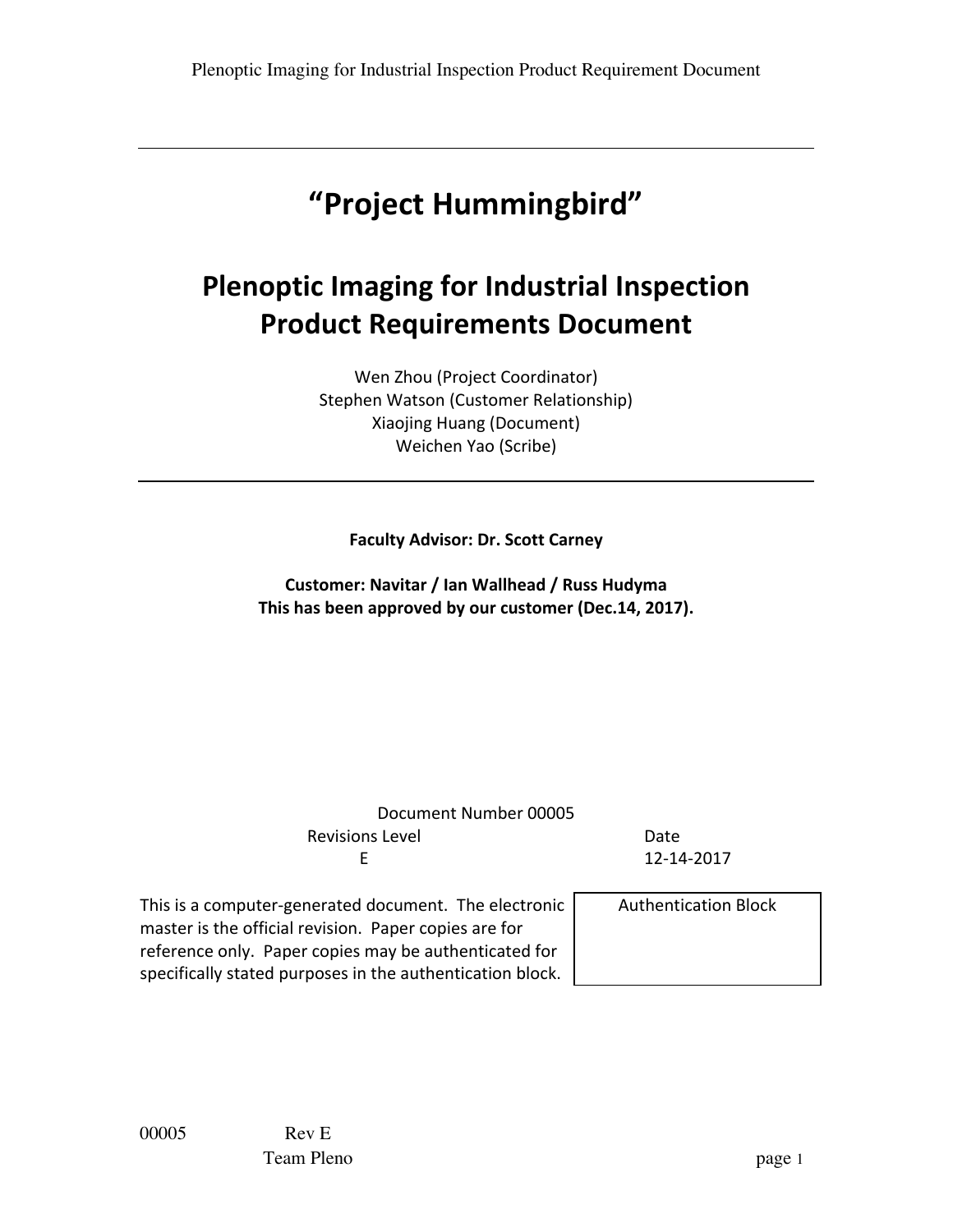# **Revision History**

| <b>Rev</b><br>A | <b>Description</b><br>Initial PRD Released                                                                              | Date<br>11-1-2017 | Authorization<br>All |
|-----------------|-------------------------------------------------------------------------------------------------------------------------|-------------------|----------------------|
| B               | <b>Updated Vision</b><br><b>Updated Fitness for Use</b><br><b>Added Design Options</b>                                  | 11-15-2017        | All                  |
| C               | <b>Added Responsibilities</b><br><b>Updated Design Options</b><br><b>Added Preliminary Results</b>                      | 11-27-2017        | All                  |
| D               | <b>Updated Preliminary Results</b><br><b>Added Timeline</b>                                                             | 12-10-2017        | All                  |
| E               | Added System Block Diagram<br><b>Added Specifications</b><br><b>Updated Responsibilities</b><br><b>Updated Timeline</b> | 12-14-2017        | All                  |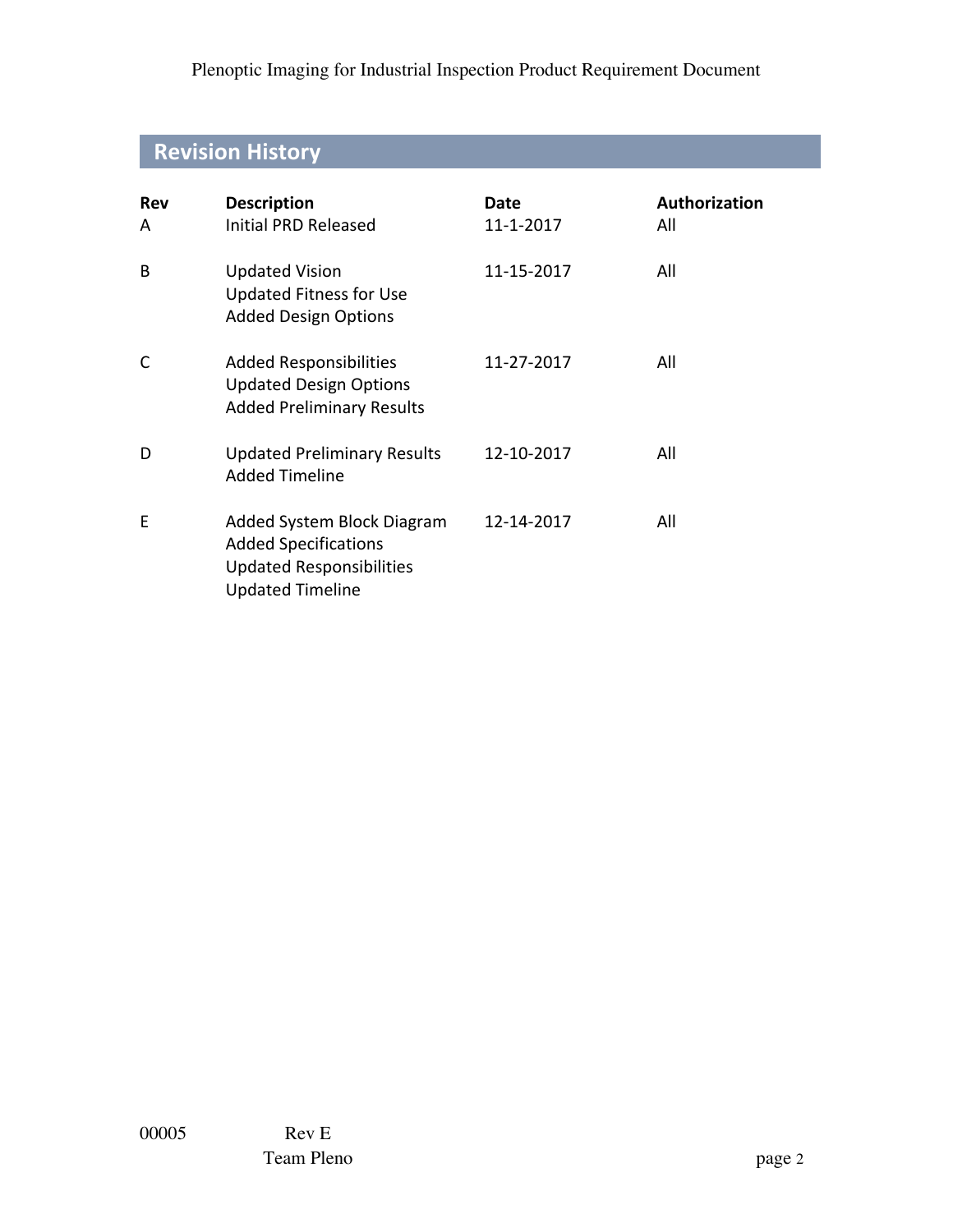# Table of Contents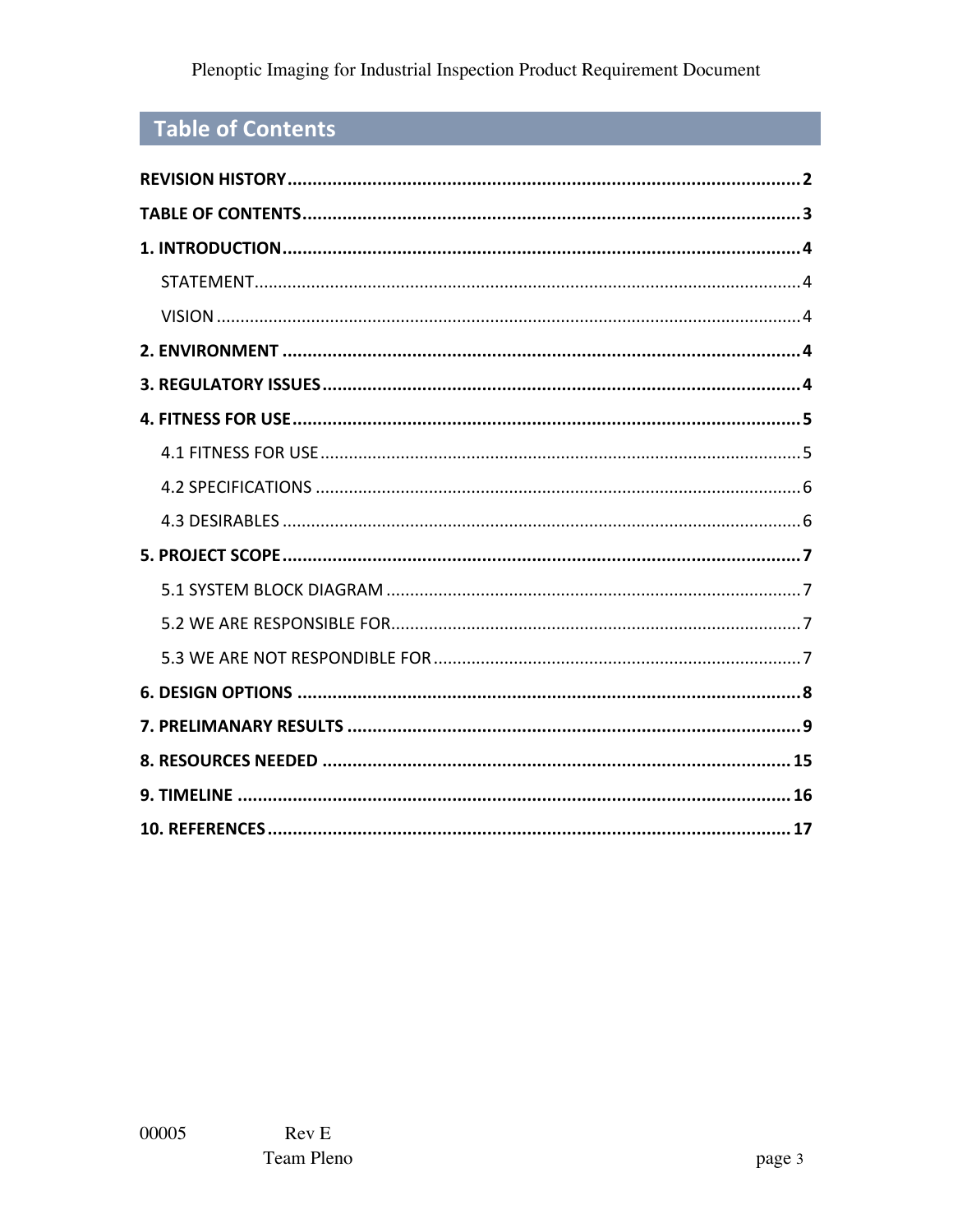## **1. Introduction**

There is a market for optics to be used in assembly lines and other inspection systems for quality assurance that can adapt to defocus. Navitar is designing such a system that makes use of plenoptic imaging. With an optical system design done by a previous senior team, our team is looking to characterize the limits of this system, and the methodology of image reconstruction.

#### **Statement:**

The Plenoptic Imaging for Industrial Application is a senior design driven product. As such its design inputs are derived from our interactions with our project customers, Ian Wallhead and Russ Hudyma for Navitar, and our advisor, Dr. Scott Carney.

### **Vision:**

To present a trade study of a plenoptic system with regard to microlens dimensions, sensor type and image space  $f/\#$ , and to provide the image reconstruction tools to implement Navitar's plenoptic lens system.

## **2. Environment**

As our final products are a trade study and the tools used, the environment is limited to the simulation work done in the computer and the tools written for interfacing with the simulations. These tools will be written in MATLAB and designed to interface with the pixel data files to be exported from Zemax.

# **3. Regulatory Issues**

Since we will only perform lab work given additional time, the regulatory requirements have not been decided yet.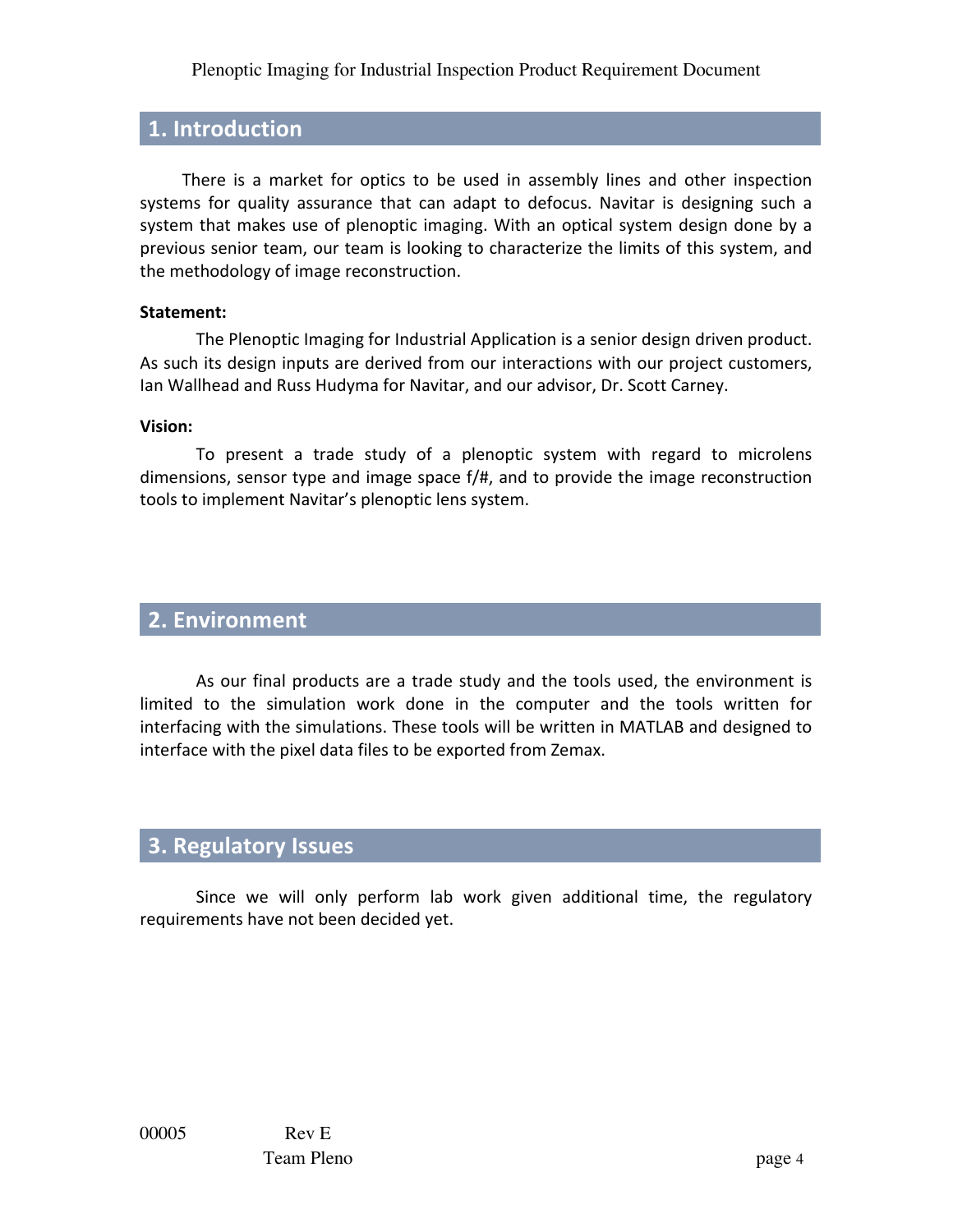## **4. Fitness for Use**

## **4.1 Fitness for Use**

The case study will:

- Determine the viability of the application of plenoptic technology to Navitar's inspection lenses.
- Determine optimum plenoptic design parameter
- Provide meaningful data on how the micro-lens dimensions effect the system
- Provide meaningful data on how the image space f/# dimensions effect the system
- Provide recommendations for sensors and their integration into the system

The tools will:

- Interface with the pixel data files to be exported from Zemax
- Provide post processing functions that will reconstruct the plenoptic images
- Provide information on the limitations and effects of this process
- Have a run time that works with an assembly line application
- Pursue the three main approaches for designing the tools and provide details on the suitability of each
	- 1) Use a comparison method of determining how out of focus an image is by the comparison to a stored in-focus image
	- 2) Use epipolar images to create a 3-dimentional field map to determine the amount of defocus
	- 3) Use a sampling method of determining how many micro-lens arrays out of a set of central pixels should be reconstructed from

Given additional time and recourses we will:

- Create a GUI to interface between the tools and the provided images
- Work in the lab with provided equipment demonstrating our research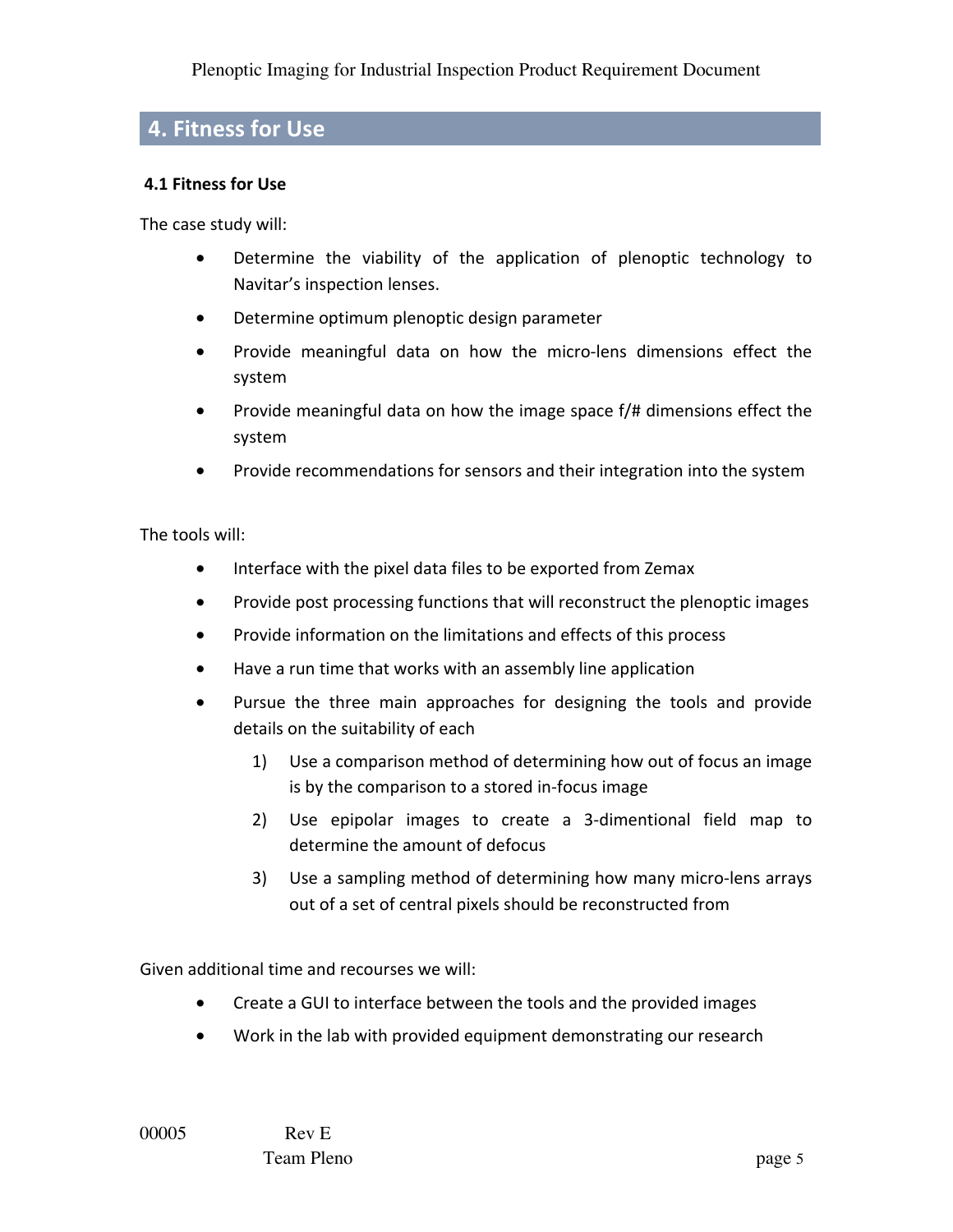## **4.2 Specifications**

| The post-processing tools |                                            |
|---------------------------|--------------------------------------------|
| Programming Language      | Matlab (version later than R2016a)         |
| Input                     | Pixel data file (.txt) exported from Zemax |
| Output                    | Reconstructed images (.jpg)                |

### **4.3 Desirables**

The product to be developed in this project will finally be used as an imaging system for industrial inspection, such as nano-circuits inspection. Therefore, although our primary objective is to develop a reconstruction tool to reconstruct the image generated by the plenoptic system, we should also try to adapt our tools into industrial circumstances. If time permits, we should develop a tool that:

- Is compatible with current imaging sensors for data collection
- Is able to reconstruct out-of-focus images with a relatively large range of out of focus distance, that it can be used to inspect various industrial products
- Can give real-time response for determining the best focus position that is compatible to industrial assembly lines
- Has minimum amount of resolution loss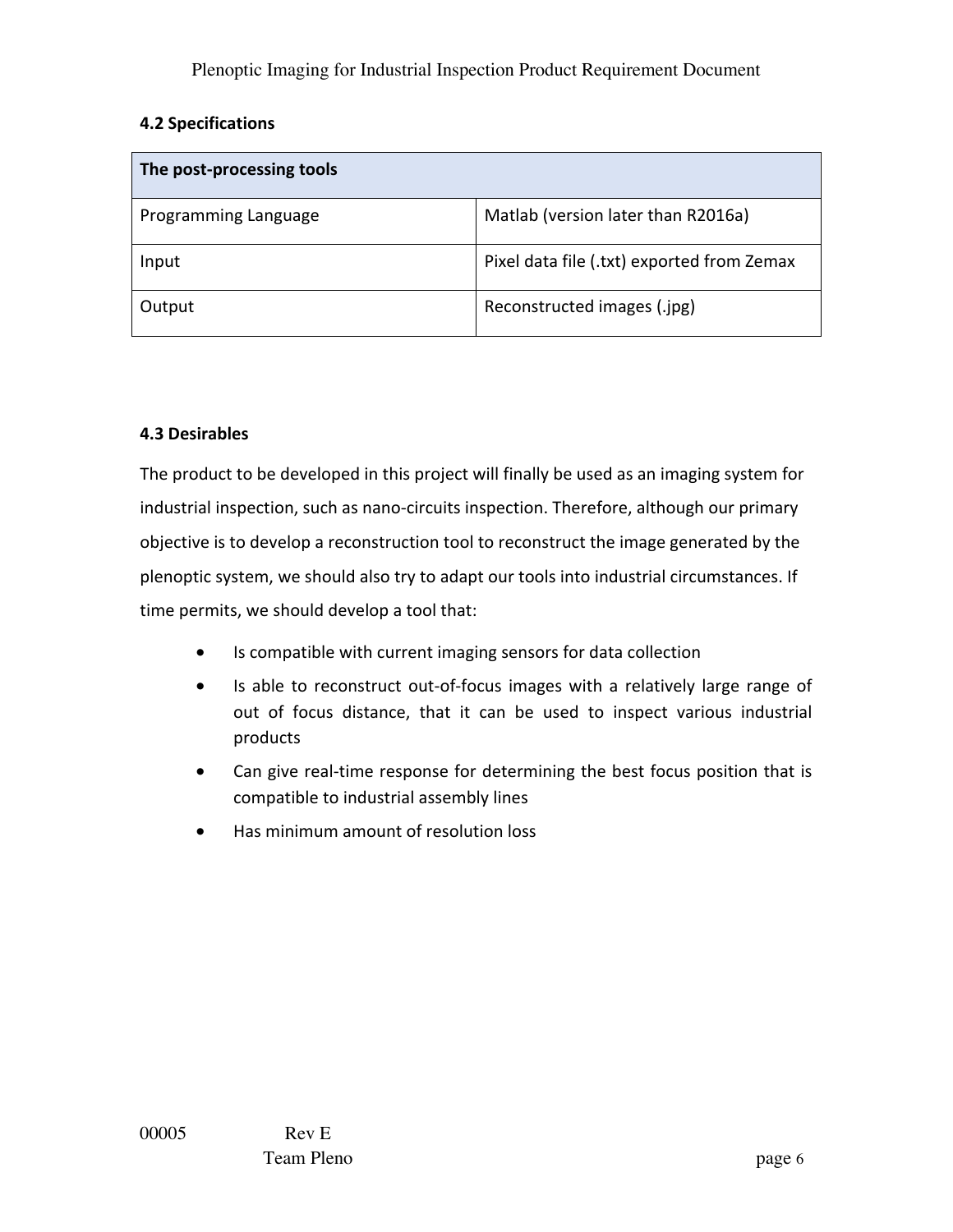# **5. Project Scope**

### **5.1 System Block Diagram**



Figure 1: System Block Diagram. Shaded Blue Boxes are our responsibilities.

### **5.2 We Are Responsible for:**

- Generating un-reconstructed image formed by the plenoptic lens using Zemax simulation
- Studying on the un-reconstructed image of different out of focus distances
- Reconstructing the image using MATLAB
- Developing a GUI for future use
- Developing a method to determine the best focus position

#### **5.3 We Are Not Responsible for:**

Applying the research to alter the design of the system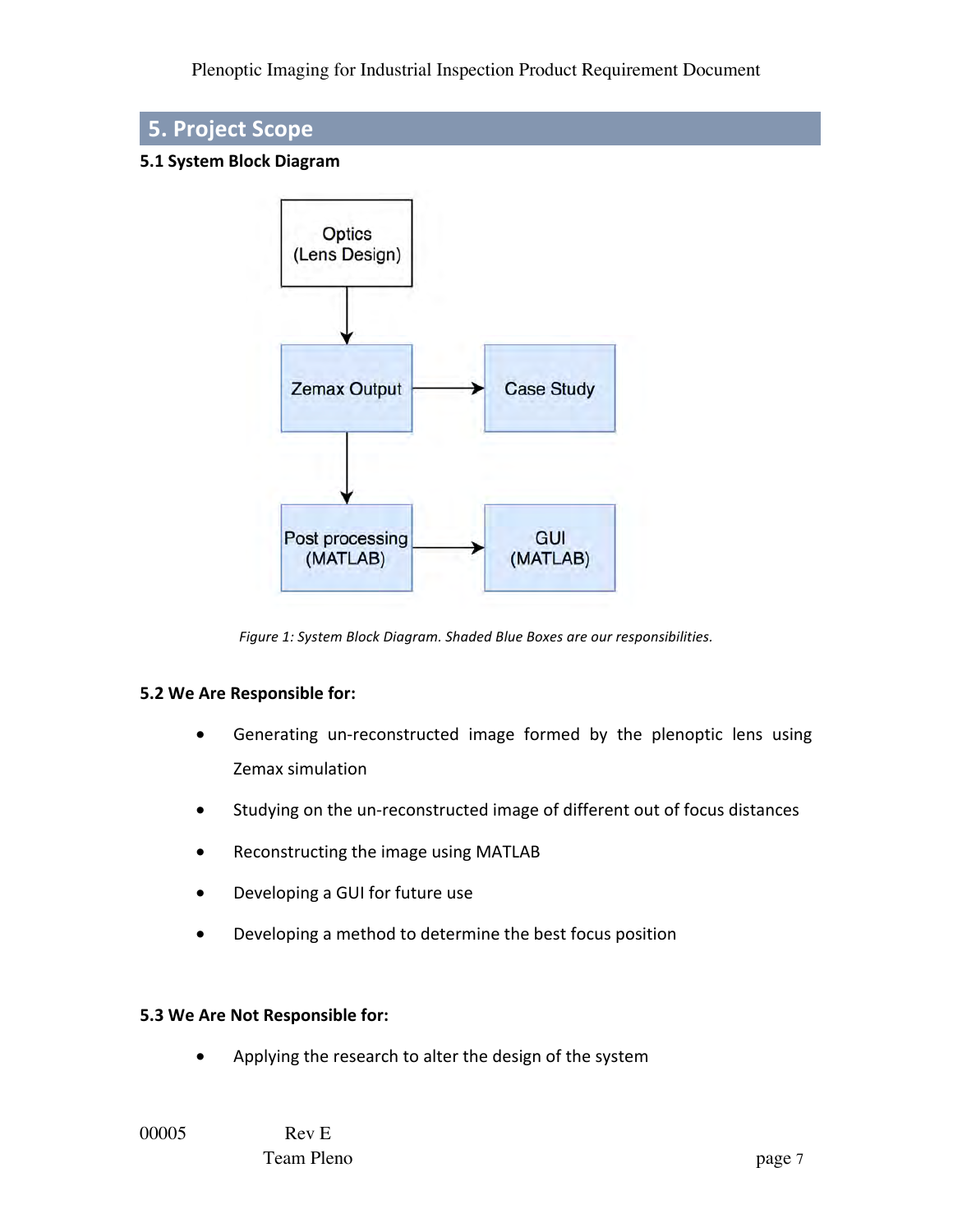# **6. Design Options**

As the main task is to characterize the system, the main design portion is the design of the reconstruction algorithm. The difficulty in the reconstruction process is determining the amount of defocus in the system, as a simple iterative program can then be used to reconstruct using micro lens image properties. To determine the defocus several methods could be used, possibly a combination of tests could be used.

One possible method is a calibration test, as this could be used for an assembly line in which an in focus picture of the object is provided, then a comparison could be used to determine the amount of defocus. According to our customer a calibration test would be needed, but it needs to be a fallback solution to the standard due to implementation issues.

Another method is that if a stage is built into the product, a small calibration spot could be included to compare the focus of the known distance height to the object height to determine the defocus using epipolar imaging. Our customer believes that this would be useful especially for objects with height, as epipolar images are mainly used to create a 3D map, and could be used in conjunction with the third method.

The last method is to determine the amount of defocus in terms of micro lens arrays. This could be done by iteratively reconstructing the image guessing at the amount of defocus, and then determining which is the best picture. Our customer is concerned with the run time of the reconstruction, and asked us to look into potential methods to reduce it. This method is the one our customer was most interested in pursuing.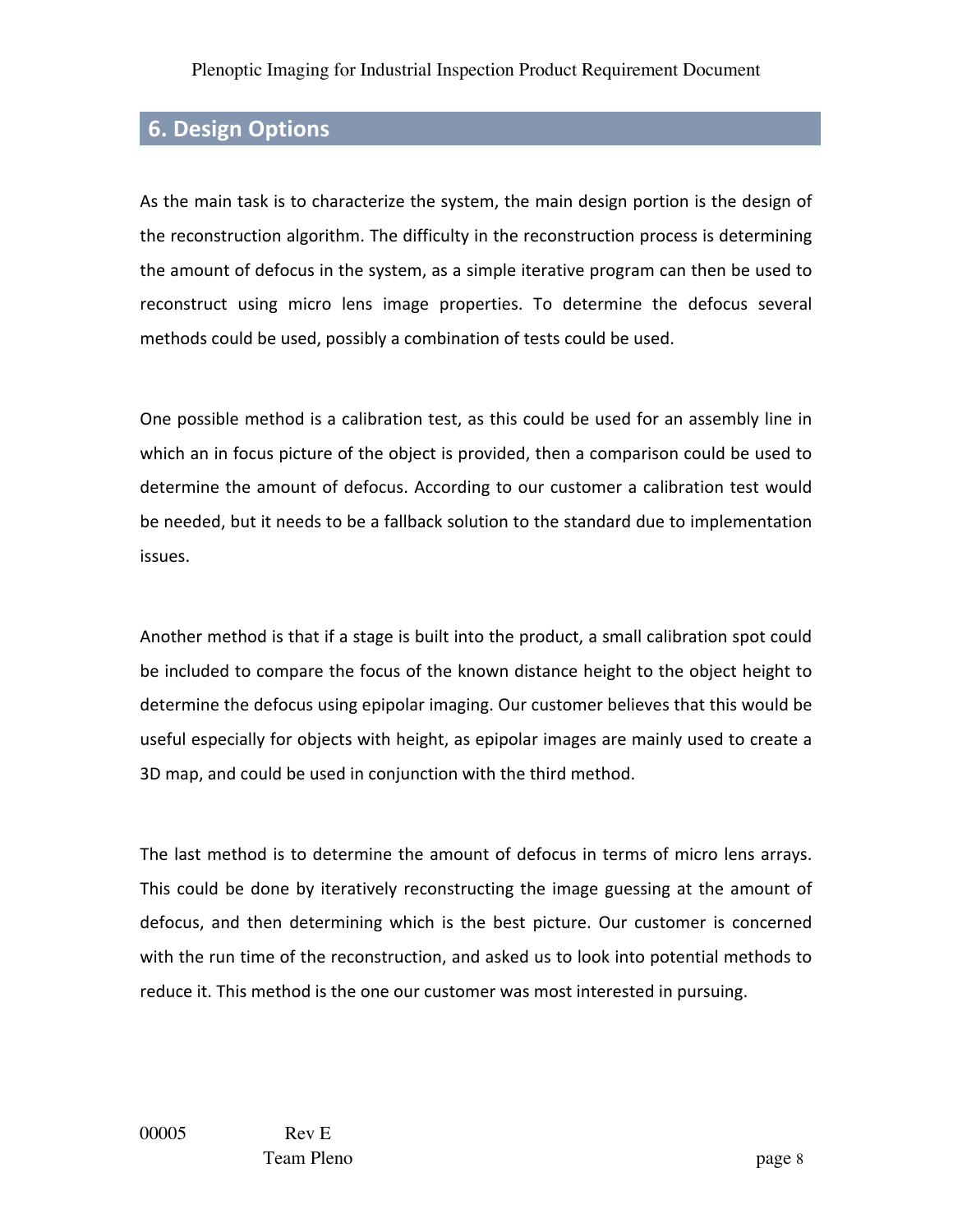# **7. Preliminary Results**

### **7.1 Reproduce the image reconstruction using the method from last year's group**

#### 7.1.1 Microlens image



150um is equivalent to 1 micro lens image out of focus. In the reconstructed image the pixels next to the center pixels given 1 micro lens image of defocus will be in the next micro lens array and one pixel over.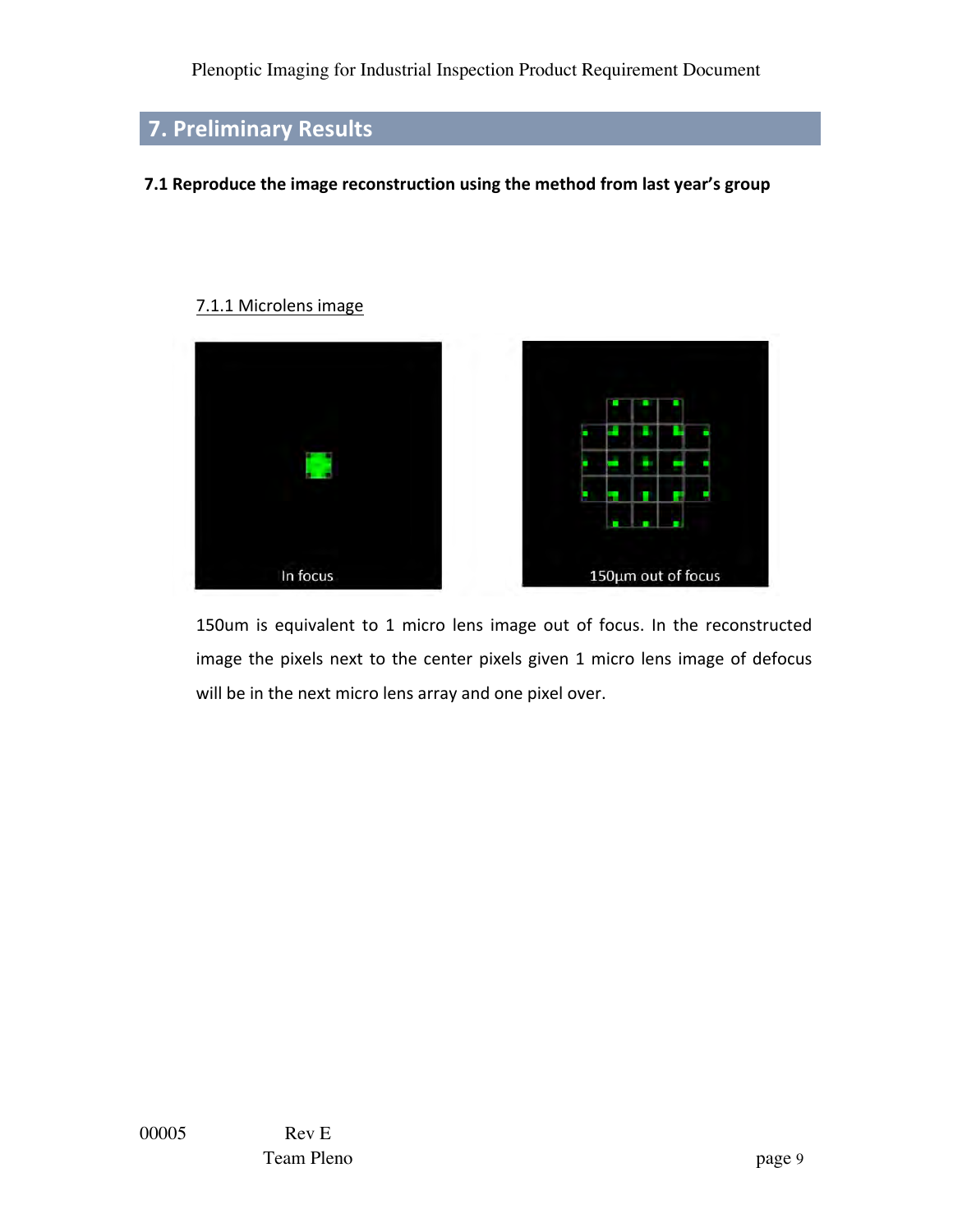## 7.1.2 Reconstructed images







Original image at 0 defocus Reconstructed image at 0 defocus



Original image at 150um Defocus Reconstructed image at 150um defocus

Note: Original images (left column) are from Zemax simulations, reconstructed images (right column) are the post-processed images using last year's method.

## 7.1.3 Problems with last year's method

- Only provided proof of concept at certain known defocus
- Loss of resolution  $-$  25 pixels to 1 pixel
- Loss of Contrast null spaces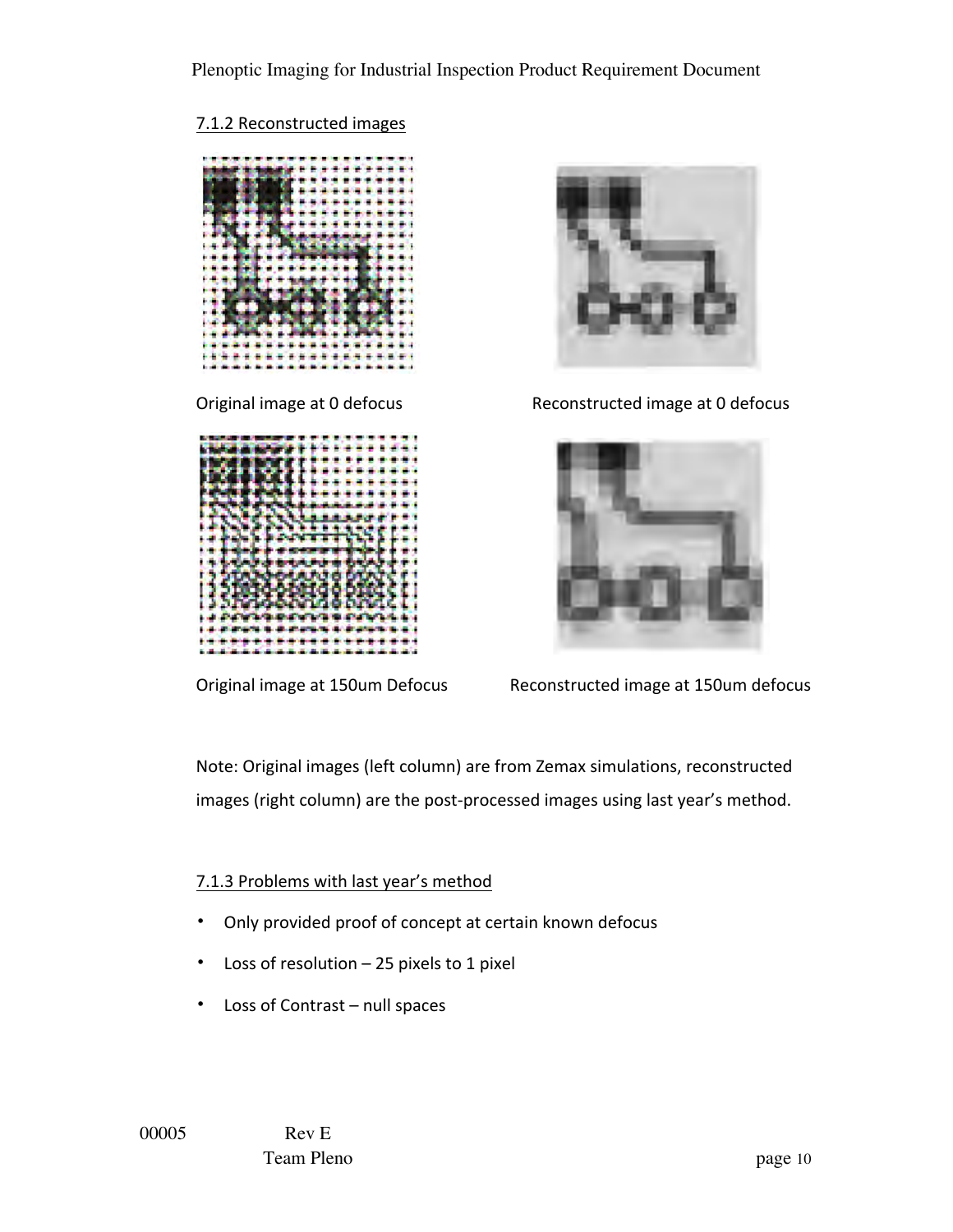# **7.2 New idea this year**

Į.

## 7.2.1 Image Reconstruction Concept Generalization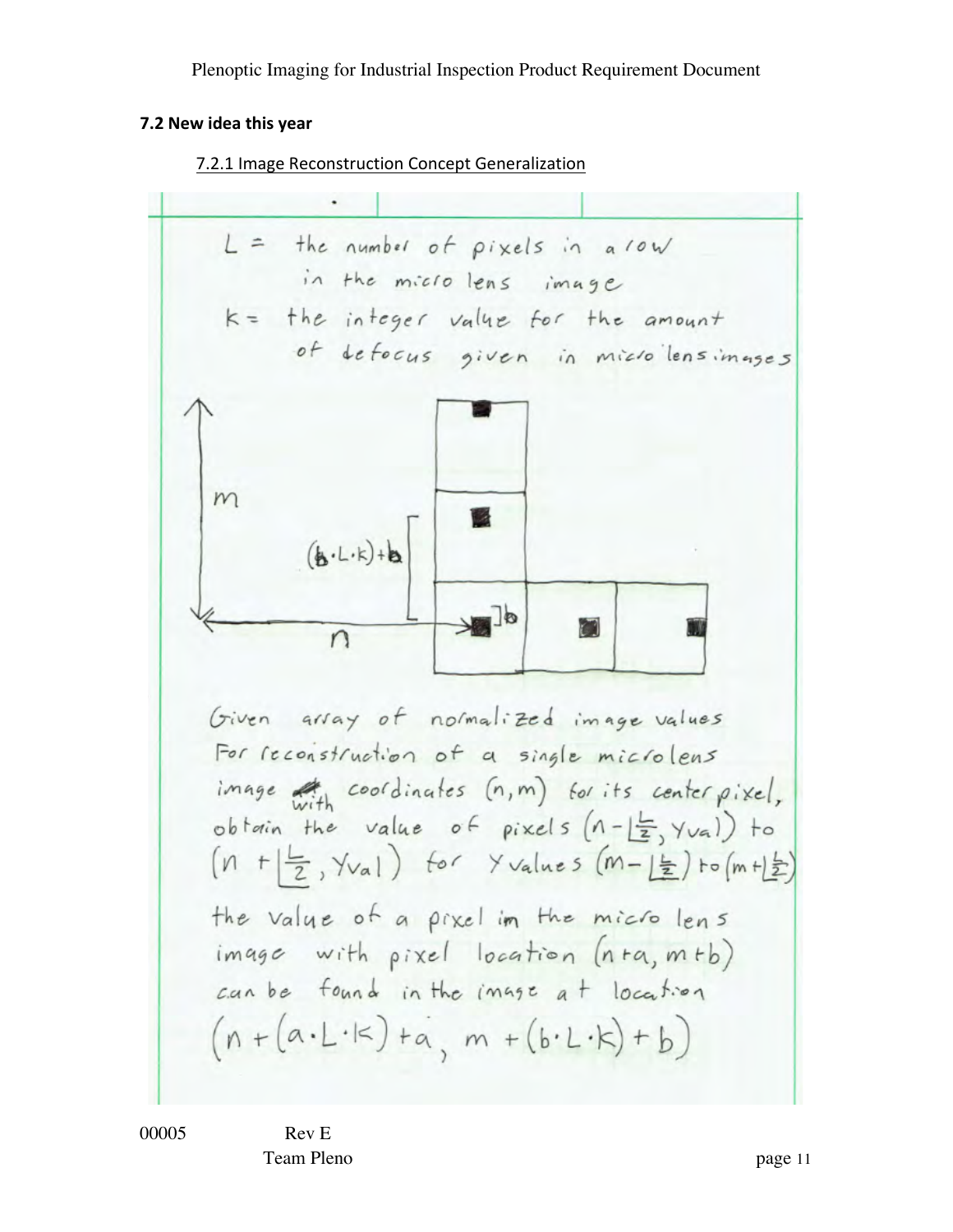#### 7.2.2 Reconstruction Algorithm Pseudo Code

#### **Reconstruct Image**

 Arguments: 

L the number of pixels in a micro lens image

K the defocus given in micro lens images (can be negative)

I the array of doubles giving the normalized value of the pixel

#### Code:

Create a new double array J with width and height of I

For every center pixel in I

 $J =$  Reconstruct Micro Lens Image (N, M, L, K, I, J)

Print J

#### **Reconstruct Micro Lens Image**

#### Arguments:

N the X coordinate of the center pixel

M the Y coordinate of the center pixel

L the number of pixels in a micro lens image

K the defocus given in micro lens images (can be negative)

I the array of doubles giving the normalized value of the pixel

J the array of doubles with the reconstructed values of pixels

#### Code:

For each row in the micro lens image  $(M - L/2)$  to  $(M + L/2)$ 

For each column in the micro lens image  $(N - L/2)$  to  $(N + L/2)$ 

Int  $A = (Current X coord - N)$ 

Int  $B = (Current Y$  coor - M)

00005 Rev E

Team Pleno page 12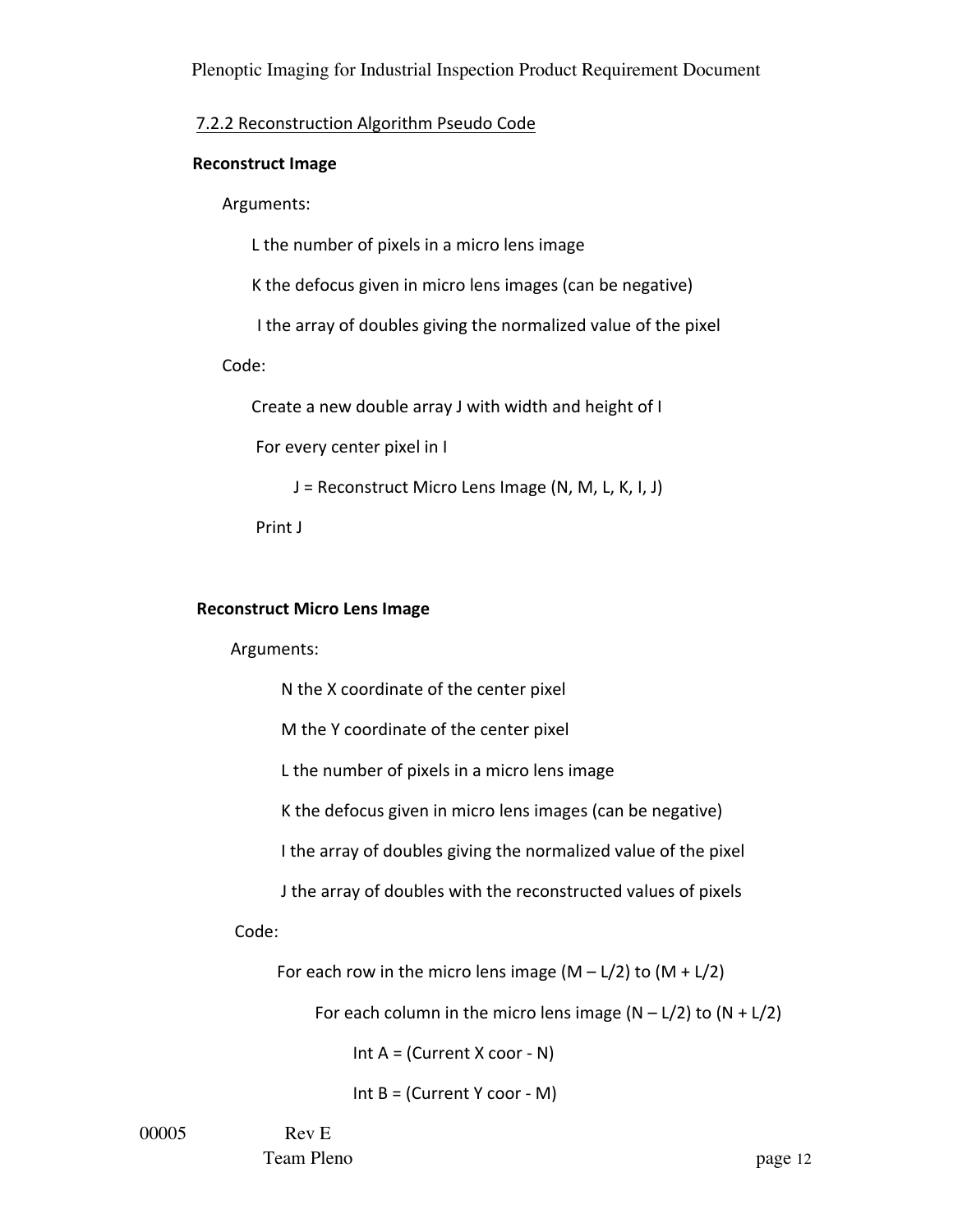Set J (current pixel) = Get PixelValue  $(A, B, N, M, L, K, I)$ 

Return J

#### **Get Pixel Value**

 Arguments:

A the X coordinate difference from current pixel to the center pixel

B the Y coordinate difference from current pixel to the center pixel

N the X coordinate of the center pixel

M the Y coordinate of the center pixel

L the number of pixels in a micro lens image

K the defocus given in micro lens images (can be negative)

I the array of doubles giving the normalized value of the pixel

 Code:

 $Return I [ N + (A * L * K) + A] [ M + (B * L * K) + B]$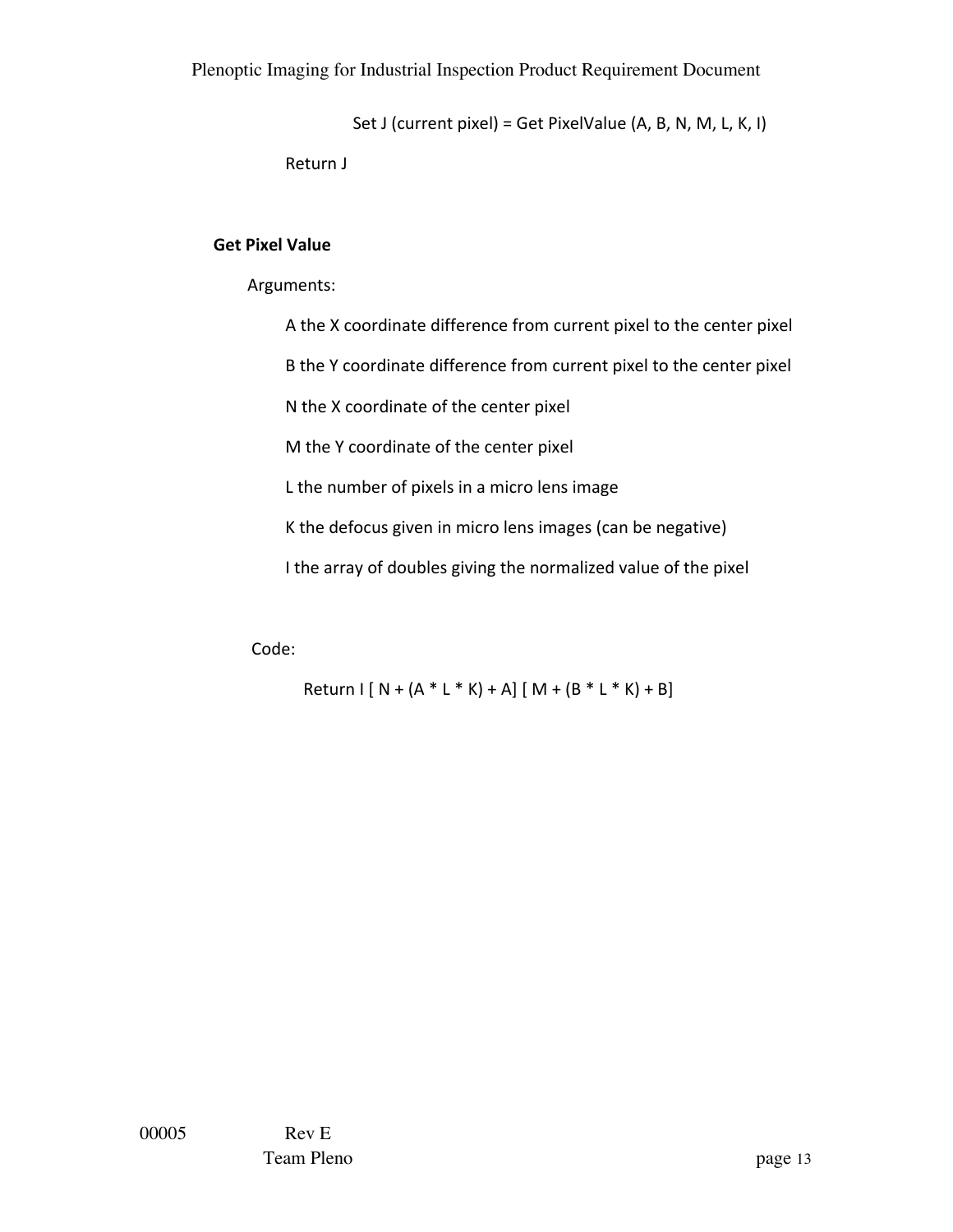#### 7.2.3 Current MATLAB Code

```
K = 3; \text{F} This is how many microlens array images out we look for the
first pixel from the center pixel
%There will be 2K + 1 images created
L = 5; %This is how many pixels in a row/column in a microlens image
%Taken from the original MATLAB code
PixelWide = 4096;PixelHeight = 2160;
%change this at some point to be flexible by L
CenterRefocusWidth = 20;
CenterRefocusHeight = 20;
%The lop left center-pixel to be reconstructed
TopLeftX = 48-(CenterRefocusWidth/2);
TopLeftY = 48-(CenterRefocusHeight/2);
load book 150.txt;
I = book 150;figure; hold on
imshow(I,'InitialMagnification',400);
title('Original image from Zemax (+150um)');
print('Original image from Zemax (+150um)', '-dpng');
hold off
step = 1;for k = -1*K:step:K
%From -K to K reconstuct an image assuming a defocus of k
     %iterate through all the area to be reconstructed
     for n = TopLeftX:L:(TopLeftX + CenterRefocusWidth)
         for m = TopLeftY:L:(TopLeftY + CenterRefocusHeight) 
          %iterateThrough the microlens array with center pixel at (n,m)for a = -1 * floor(L/2): step: floor(L/2)
                 for b = -1 * floor(L/2): step: floor(L/2)
                     temp1 = n + (a * L * K) + a;temp2 = m + (b * L * K) + b;[x, y] = size(I);if (temp1 \leq x && temp2 \leq y)
                         J(n + a, m + b) = I(\text{temp1}, \text{temp2}); end
                 end 
             end
         end
     end
     figure; hold on
    [jx, jy] = size(J); imshow(J(TopLeftX-floor(L/2) : jx, TopLeftY-floor(L/2) : 
jy),'InitialMagnification',400);
     title(['k= ', num2str(k)]);
    print(['k=', num2str(k)], '-dpng'); hold off
end
```
00005 Rev E Team Pleno page 14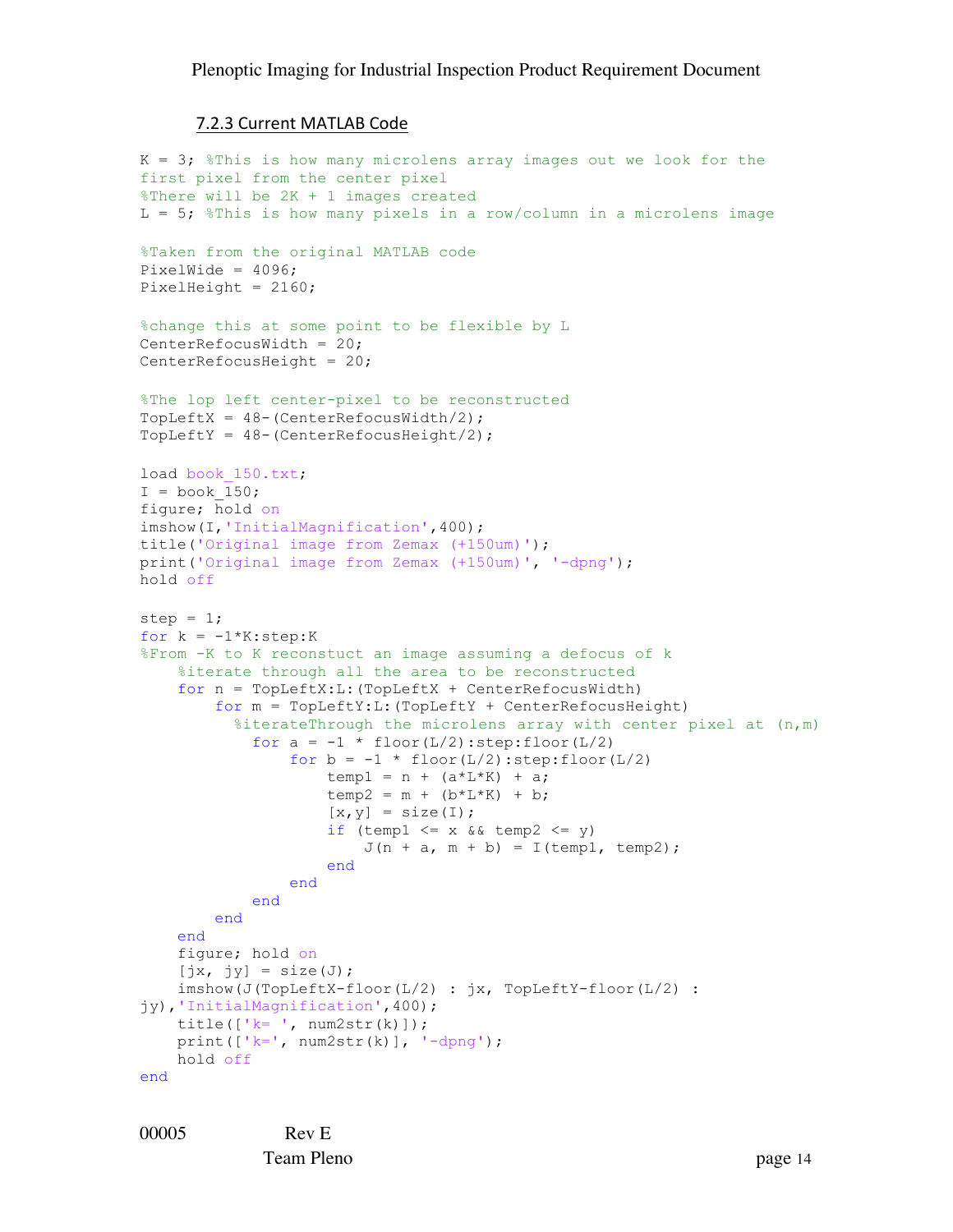## 7.2.4 Current Problems

- Due to the run-time constraint, we only reconstruct center until k is determined, which might result in potential imprecision.
- The problems of loss of contrast and loss of resolution still exist. However, such loss might be unavoidable, and more research is needed.
- This method does not work for non-integer k values.

# **8. Resources Needed**

The following software will be used in the design process:

- ZEMAX for analyzing the lens system and generating the pixel data files
- MATLAB for implementing the post-processing system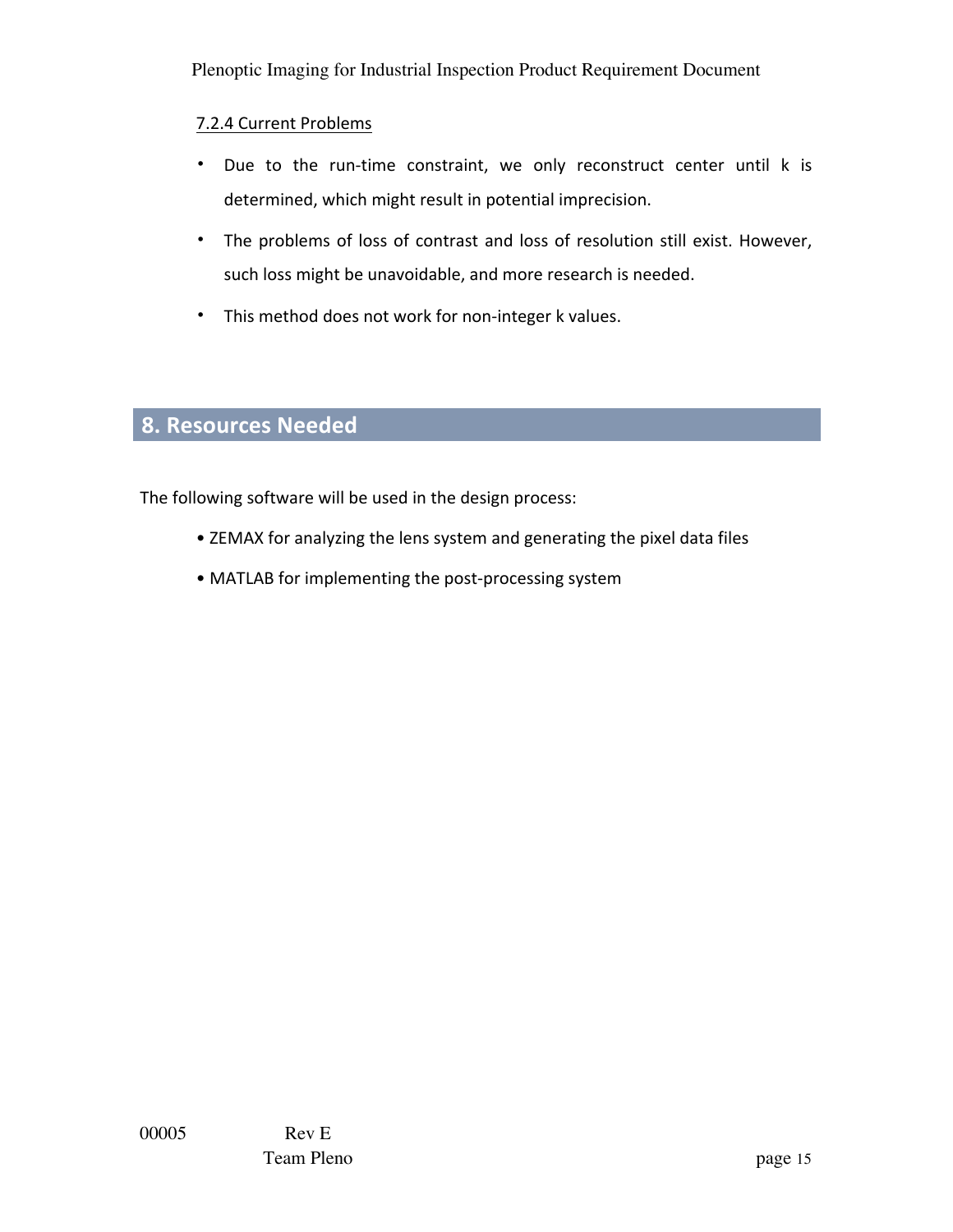# **9. Timeline**

| <b>Fall Semester</b>   |                                                                                                                                                                                                                                                                                                                                                                                                    |  |  |  |
|------------------------|----------------------------------------------------------------------------------------------------------------------------------------------------------------------------------------------------------------------------------------------------------------------------------------------------------------------------------------------------------------------------------------------------|--|--|--|
| Oct 12th               | Assigned project                                                                                                                                                                                                                                                                                                                                                                                   |  |  |  |
| By Oct 18th            | Started study on research papers and dissertation sent from<br>customer<br>First customer meeting to discuss timelines and goals for the<br>project<br>Obtained Zemax lens files, original image files and Matlab                                                                                                                                                                                  |  |  |  |
|                        | reconstruction tools                                                                                                                                                                                                                                                                                                                                                                               |  |  |  |
| By Nov 1st             | Started Initial Reconstruction analysis<br>Identify product specifications and project expectations<br>٠                                                                                                                                                                                                                                                                                           |  |  |  |
| By Nov 15th            | Successful Reconstruction of images at in-focus and 150um<br>$\bullet$<br>out of focus positions (Recreation of last year's result)                                                                                                                                                                                                                                                                |  |  |  |
| By Nov 28th            | Revised Matlab reconstruction codes and successfully<br>$\bullet$<br>reconstructed of image at 6 different known out of focus<br>position ranged from -250um to 300um<br>Designed new reconstruction algorithm for arbitrary out of<br>focus distances<br>First faculty advisor meeting<br>Started research on computation photography with plenoptic<br>٠<br>system using Fourier imaging methods |  |  |  |
| By Dec 6th             | Developed and tested prototype reconstruction algorithm<br>$\bullet$<br>pseudo code                                                                                                                                                                                                                                                                                                                |  |  |  |
| By Dec 11th            | Clean up and conclude preliminary results<br>$\bullet$<br>Final PRD presentation and review for this semester                                                                                                                                                                                                                                                                                      |  |  |  |
| <b>Spring Semester</b> |                                                                                                                                                                                                                                                                                                                                                                                                    |  |  |  |
| January                | <b>Rochester Navitar Tour</b><br>$\bullet$                                                                                                                                                                                                                                                                                                                                                         |  |  |  |
| By Feb 2nd             | Reconstruction function updates                                                                                                                                                                                                                                                                                                                                                                    |  |  |  |
| By Feb 16th            | Reconstruction Function Improvements - contrast/non<br>integer K                                                                                                                                                                                                                                                                                                                                   |  |  |  |
| By March 2nd           | Characterization of System with Function<br>$\bullet$                                                                                                                                                                                                                                                                                                                                              |  |  |  |
| By March 16th          | Sensitivity analysis of Defocus<br>$\bullet$                                                                                                                                                                                                                                                                                                                                                       |  |  |  |
| By March 30th          | Create GUI interface<br>$\bullet$                                                                                                                                                                                                                                                                                                                                                                  |  |  |  |
| By April 27th          | Project wrap up/Create Poster Presentation<br>$\bullet$                                                                                                                                                                                                                                                                                                                                            |  |  |  |